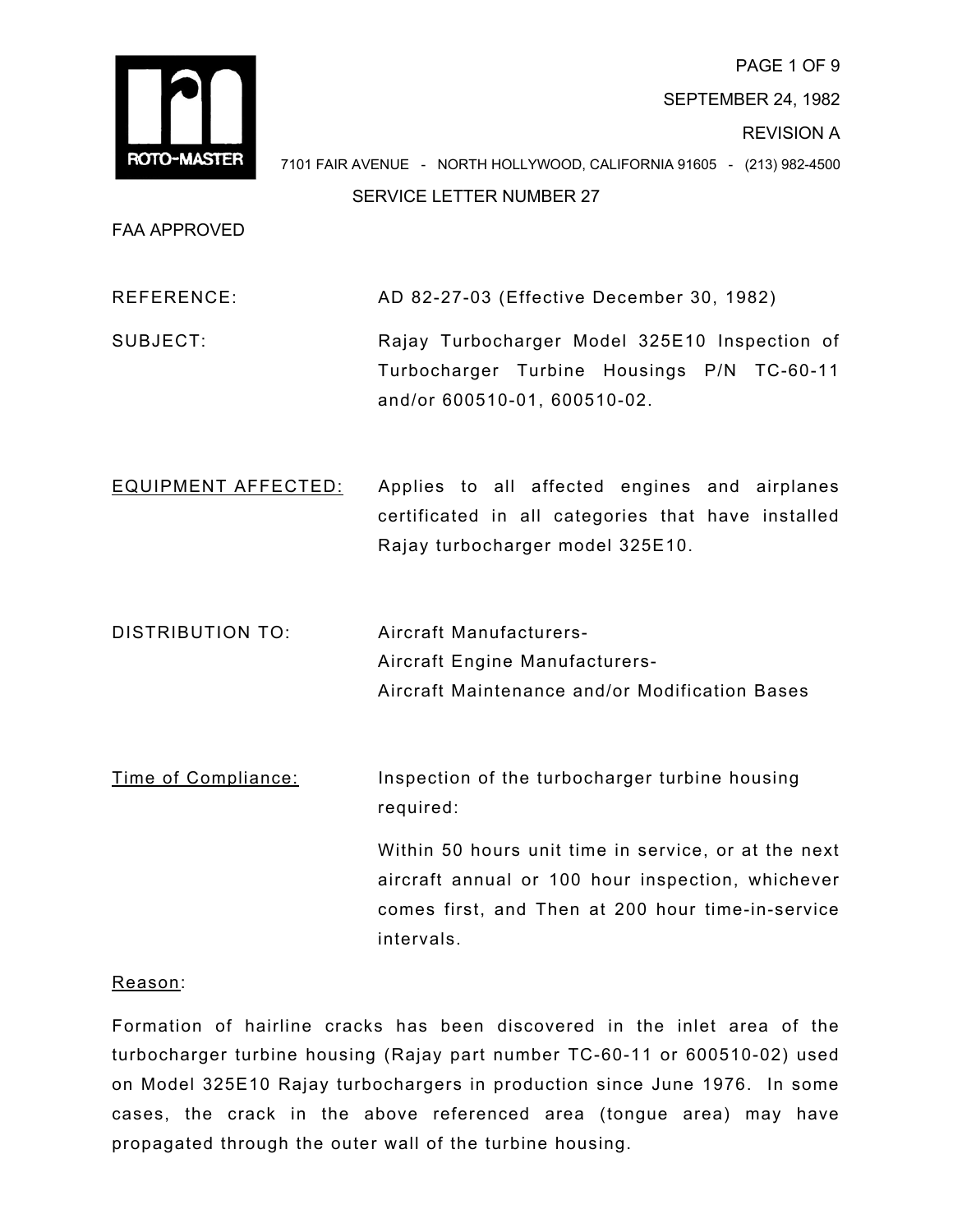Therefore, visual inspection is required as referenced in above "Time of Compliance" paragraph to detect the possible formation and/or propagation of subject hairline cracks in the turbine housing.

Upon replacement of the subject turbine housing per instructions Ala, A2b(2) with a new improved-material turbine housing (D5S Ductile Ni-Resist), P/N 600510-04 (TCM P/N 643931\*\*), this Service Letter no longer applies.

## DESCRIPTION:

Perform a visual inspection of the turbine housing P/N TC-60-11 and/or P/N 600510-01, 600510-02, to determine existence of cracks as indicated in Figure 2, Views 1, 2 and 3.

A. Turbocharger Inspection (See Section B for detailed inspection instructions)

- 1. Inspection of Turbocharger Installed on Engine After the initial 50 hours Turbocharger time-in-service operation and/or at next aircraft annual and/or 100 hours inspection, whichever occurs first, and thereafter at every 200 hours unit time-in-service, but not later than May 31, 1983. Visually inspect the Turbocharger turbine housing to ascertain possible presence of cracks penetrating the outer wall as shown in View 3.
	- a. If Outer Wall Is Penetrated Replace the turbine housing and gasket with a new P/N 600510-04 (TCM P/N 643931\*\*) housing and new P/N 600400-00 (TC-6-30) (TCM P/N 643932\*\*) gasket prior to the next flight.
- 2. Inspection of Turbocharger Removed from Engine Visually inspect the turbocharger turbine housing through the exhaust port for presence of cracks as shown in View 1.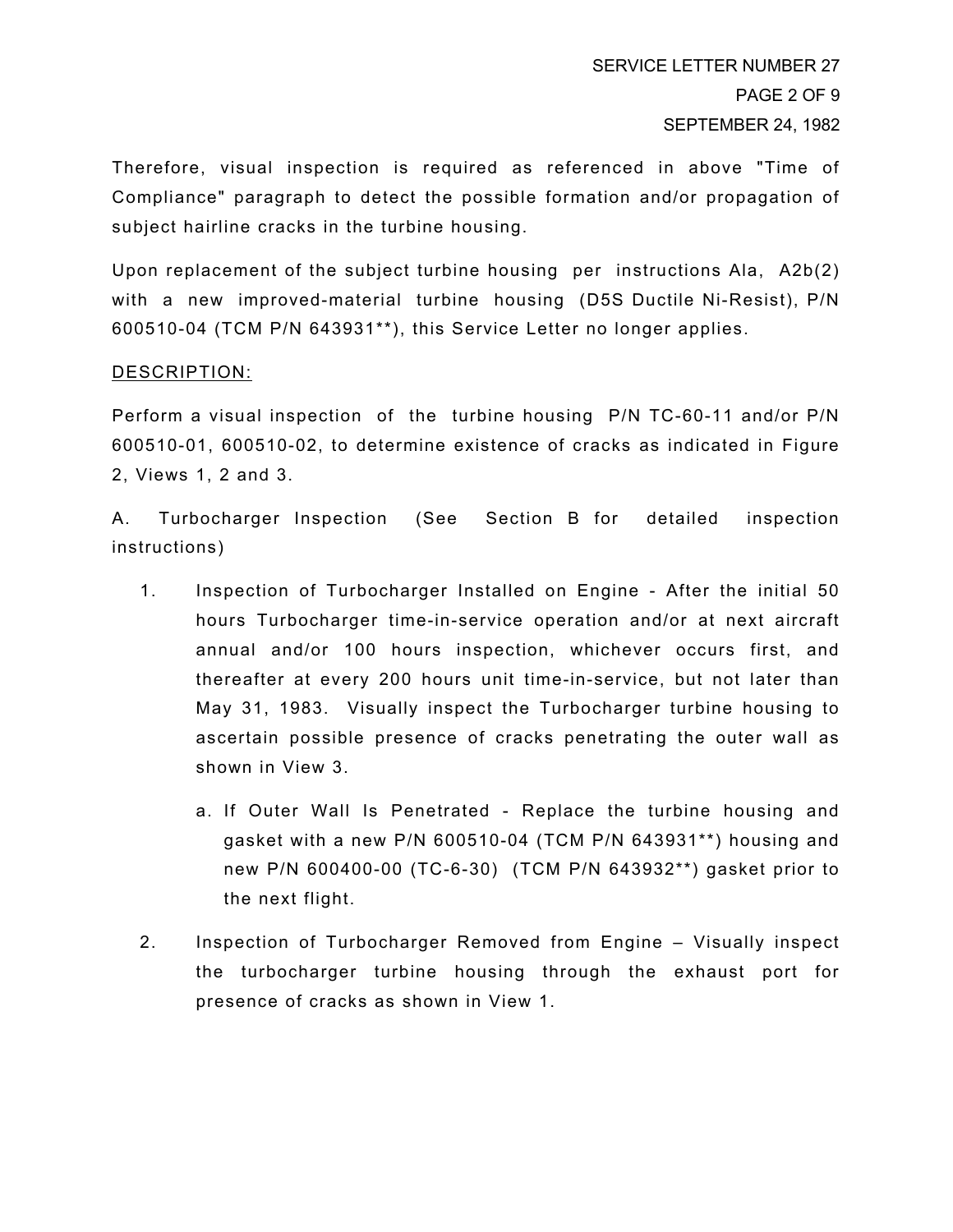- a. If No Cracks Are Found on the inner or outer wall of the turbine housing, reinstall turbocharger, and at the 200 hours time-inservice repeat the inspection of the unit per A.1. above
- b. If An Internal Crack Is Found remove turbine housing and inspect for cracks as shown in View 3.
	- (1) If All Internal Cracks are found within the limits of Views 1, 2 and 3, then the turbine housing may be returned to service, but continue to monitor the crack propagation at next and subsequent 200 hours time-in-service.
	- (2) If An Internal Crack Exceeds The Limit as shown in Views 1, 2 or 3, then the turbine housing and gasket must be replaced with new housing as specified in A. 1.a above.

# CAUTION

In any case, when a crack penetrates the outer wall of a turbine housing as shown in View 3, the turbine housing and gasket must be replaced prior to the next flight.

If a crack has penetrated the housing, inspect the surrounding engine components, hoses, clamps and mounts for possible heat damage and replace as necessary.

If unable to determine the part number or revision letter of the turbine housing, assume it is an affected part and perform inspections per this Service Letter.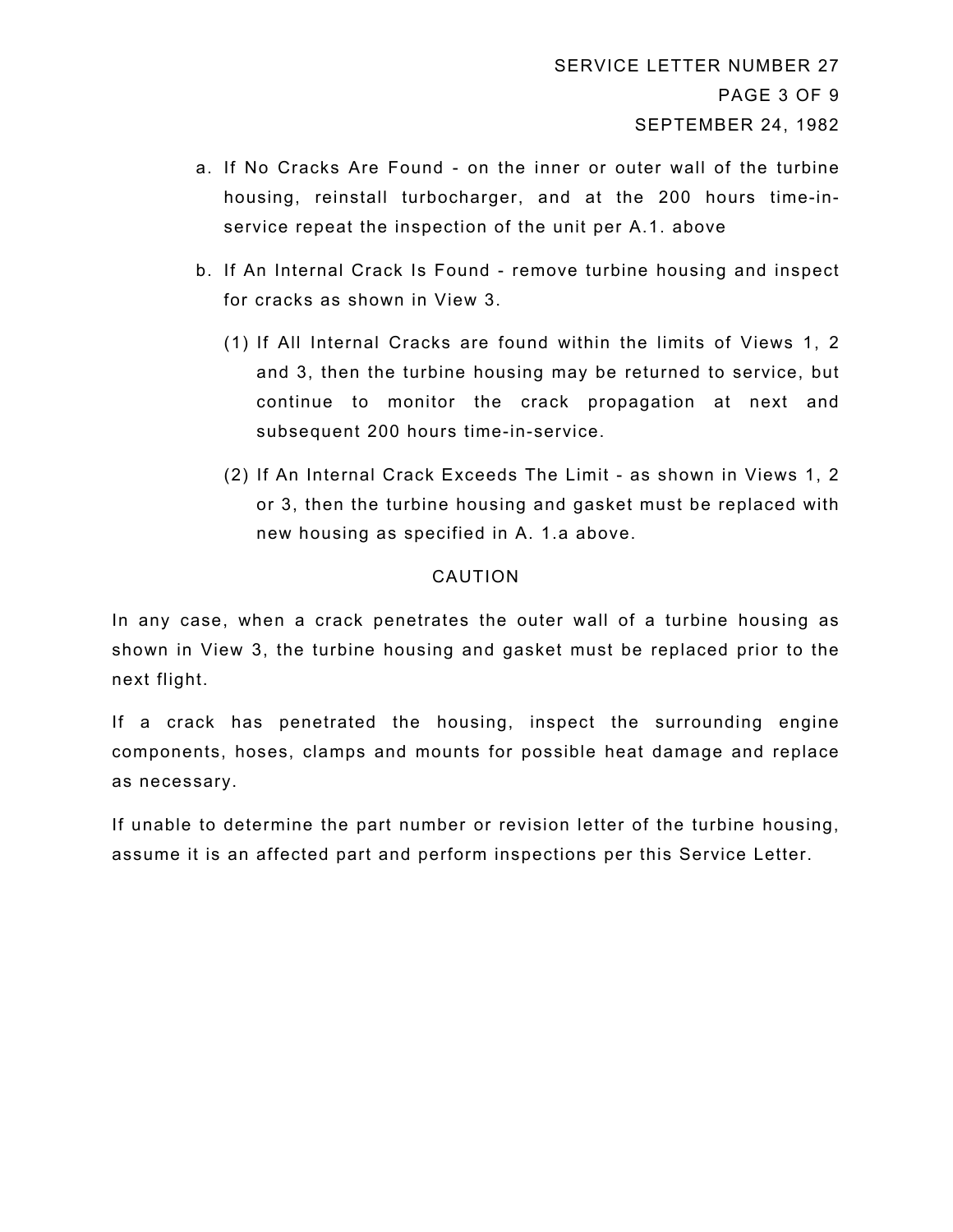### B. Detail Inspection Instructions

In certain aircraft installations, it may be possible to inspect the turbine housing inner and outer walls for penetrating cracks per Views I and 3, without removal of the turbocharger from the aircraft. In any event, the exhaust manifold must be disconnected from the coupling Vband so that the turbine housing internal area near the nozzle can be seen as shown in View 2. If a thermal blanket is installed on the turbine housing, it must be removed. (See Figure 1.)

To inspect the turbine housing for internal cracks per View 2, remove the complete turbocharger from the aircraft as per aircraft maintenance manual.

### CAUTION

Before removing the turbocharger, make sure spare turbine housing gaskets are available. Do not attempt to reuse the gasket. (P/N 600400-00 or TC-6-30 or TCM P/N 643932\*\*)

- 1. Remove the turbine housing blanket (if installed). (See Figure 1.)
- 2. Disconnect the exhaust manifold by removing the coupling Vbands.
- 3. Make "index marks" on the turbine housing and on the aluminum bearing housing so the turbine housing will be reinstalled in the same correct rotational position.
- 4. Remove the V-band nut and carefully remove the bearing housing V-band (P/N 600391).
- 5. Remove the turbine housing from the bearing housing and inspect per Description A.1. and 2. Light tapping at the joint with a rawhide mallet will help separate them.
- 6. While the housing is off, inspect the turbine wheel and heat shield for condition and/or foreign object damage.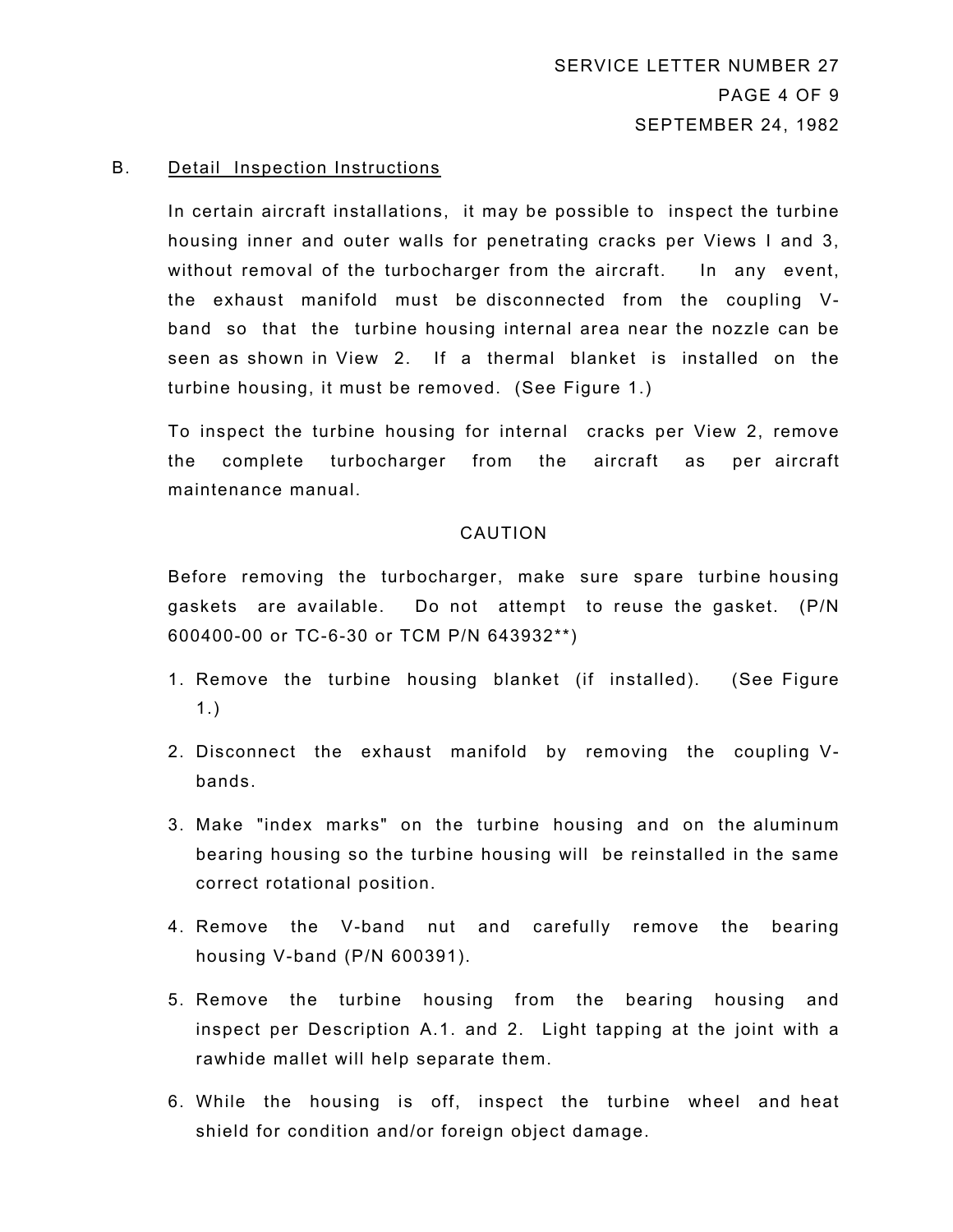NOTE: When the turbine housing is off, the turbine wheel should be in contact with the adjacent heat shield and rotating it should be difficult. If not, a Roto-Master or TCM service representative should be contacted.

- 7. Carefully remove all parts of the turbine housing gasket and replace with a new P/N 600400-00 or TC-6-30 or TCM P/N 643932\*\* gasket.
- 8. If a new turbine housing is needed, order Roto-Master P/N 600510-04 (or TCM P/N 643931\*\*).
- 9. After inspection, clean the two mating diameters and gasket surfaces on the turbine housing and bearing housing.
- 10. Reinstall the same or a new turbine housing as appropriately mandated by this inspection onto the bearing housing in the original rotational position.

## NOTE:

The turbine housing and bearing housing must be pressed together while the V-band is being reinstalled. A light tapping on the V-band with a rawhide mallet will help to tighten and seat the V-band.

- 11. Assure that the turbine housing is in the exact same rotational position (use the marks made earlier), the V-band is in the approximate same position and tighten the V-band nut to 15 to 20 inch/pounds torque. Do not overtighten.
- 12. Reinstall the turbine blanket (if used see Figure 1) and check for free rotation of the turbine wheel. Do not reinstall if rotation is difficult or scraping noises are heard.
- 13. Reinstall the turbocharger on the aircraft per aircraft maintenance manual. Take special care that all oil lines and fittings are clean, undamaged and unobstructed.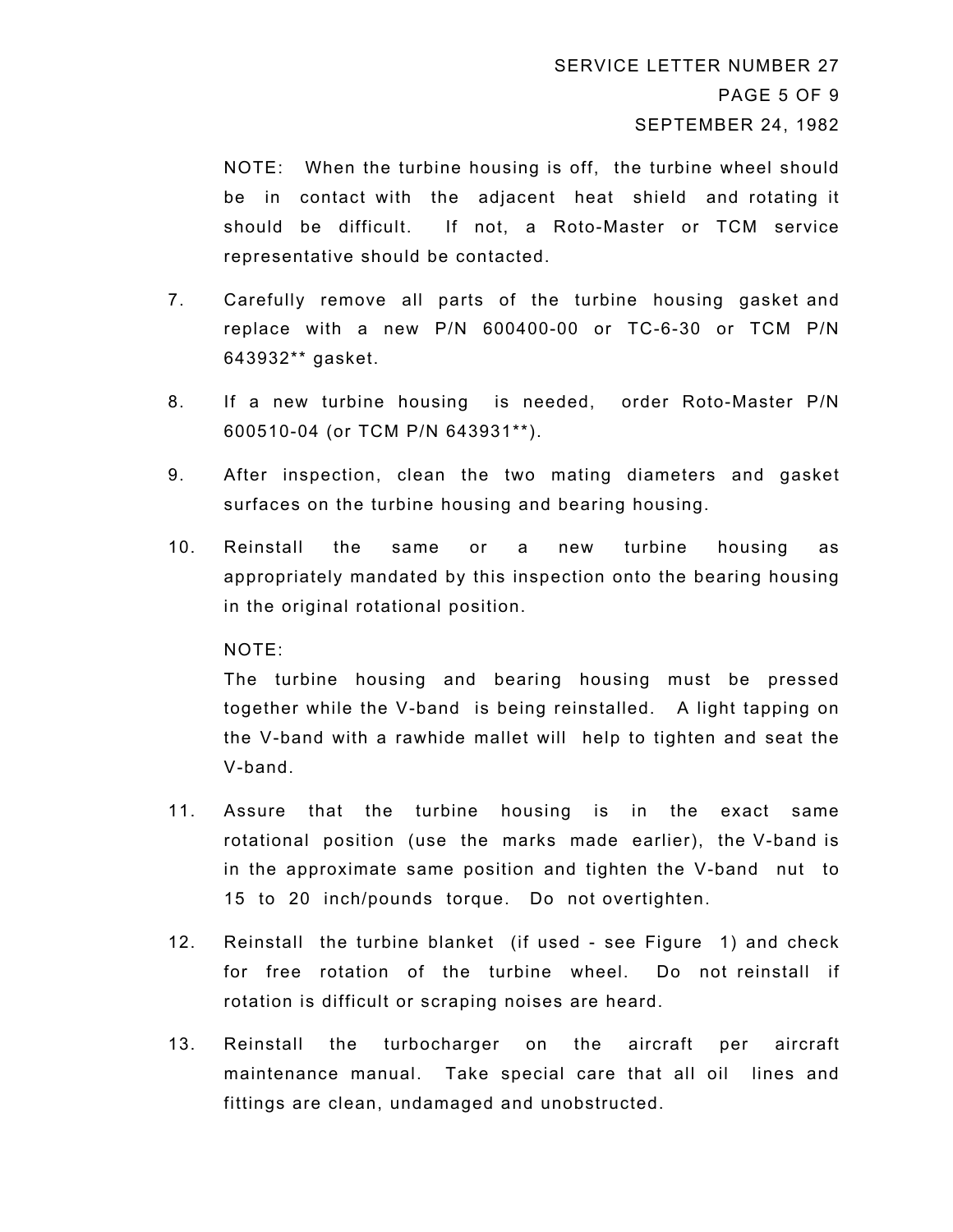- 14. If housing -is replaced because of cracks, complete the FAA Malfunction or Defect Report, Form 8330-2 and submit to the local FAA GADO office.
- 15. Check that the V-band torque is still 15 to 20 inch/pounds after next flight or run-up.

## References and Notes:

\*\* Teledyne Continental Motors (TCM) part numbers.

Roto-Master plans to offer a rebuilt exchange program.

For additional information, contact: Roto-Master, Inc. 7101 Fair Avenue North Hollywood, CA 91605 ATTN: Aircraft Field Sales Manager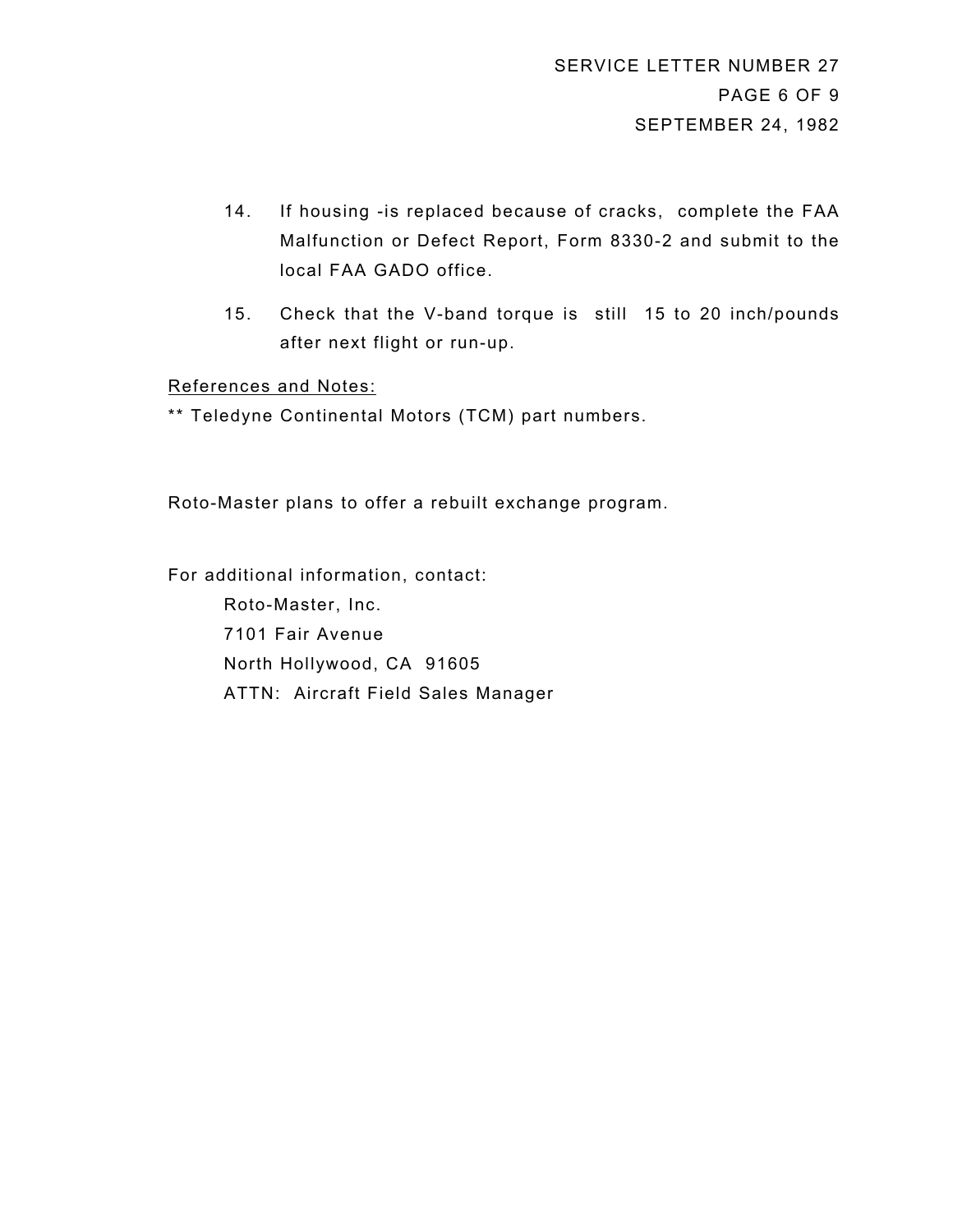SERVICE LETTER NUMBER 27 PAGE 7 OF 9

SEPTEMBER 24, 1982

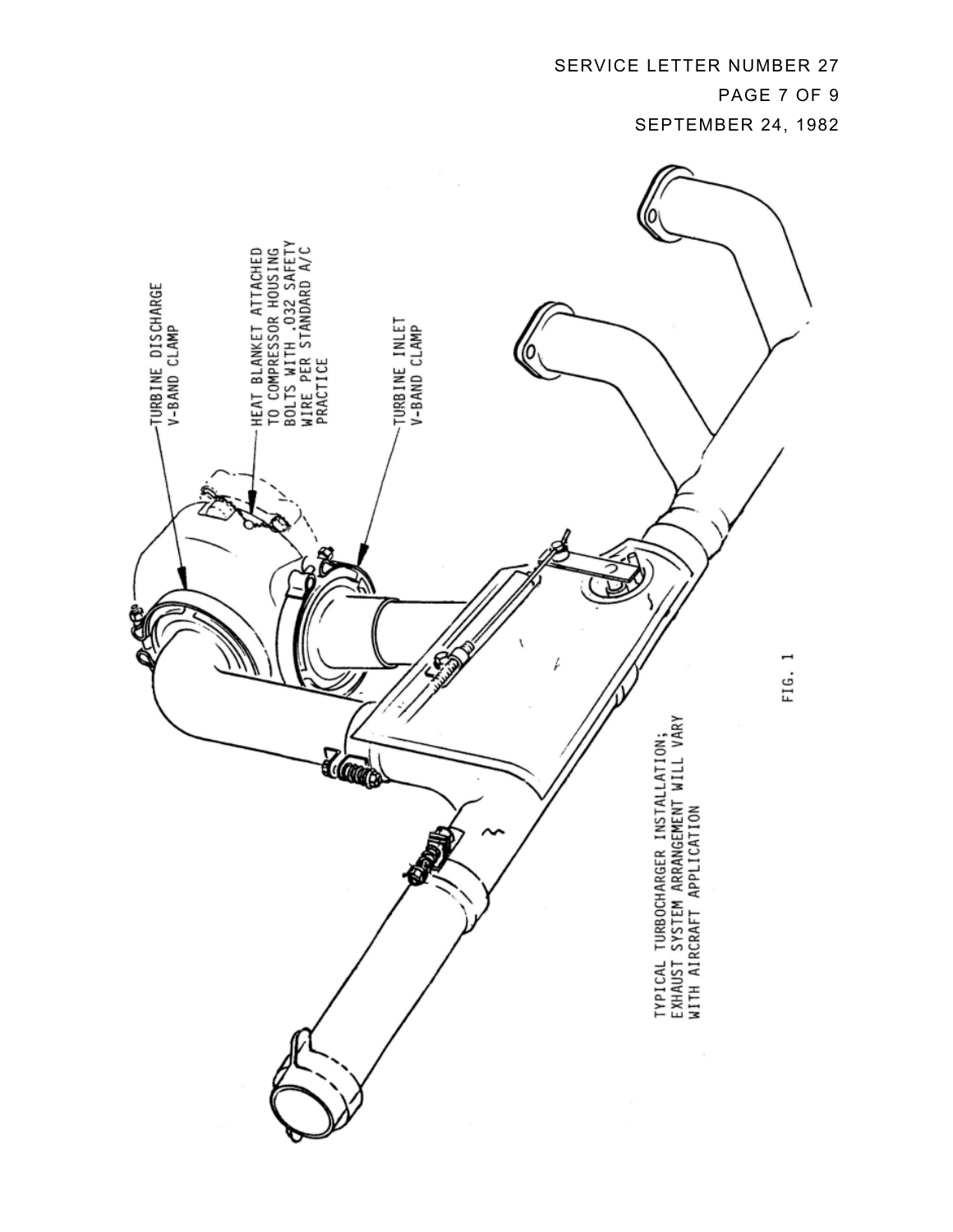**ROTO-MASTER INC.** SERVICE LETTER NUMBER 27 PAGE 8 OF 9 SEPTEMBER 24, 1982

# VIEW 1 Turbine Housing Exhaust Inlet Internal Cracks.



# FIG. 2 TURBINE HOUSING VIEWS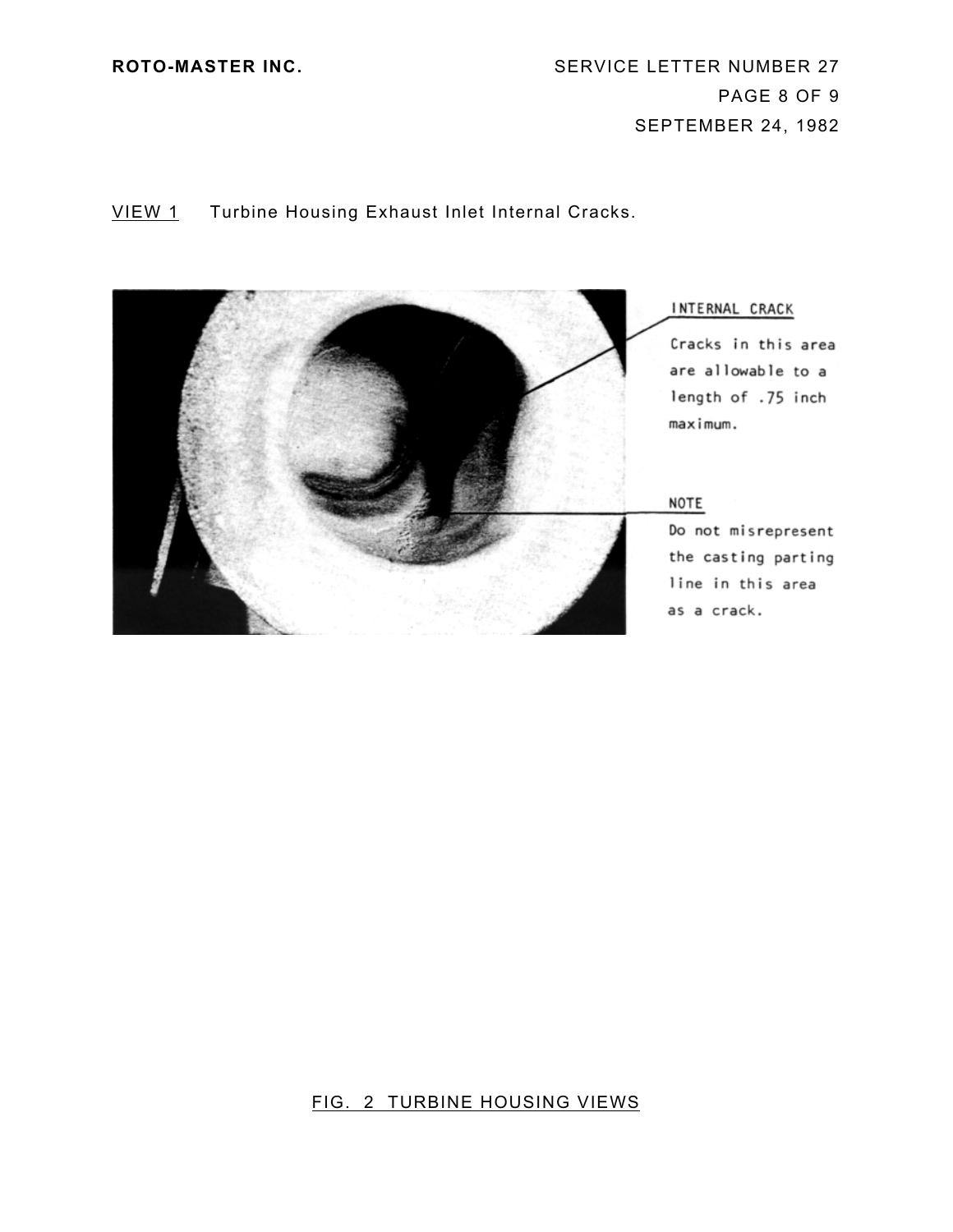

## VIEW 2 View of Turbine Housing with turbo center section removed.

VIEW 3 View of Turbine Housing with external cracks



No cracks of any length in this area. If cracked, replace immediately.

# FIG. 2 (cont.) TURBINE HOUSING VIEWS